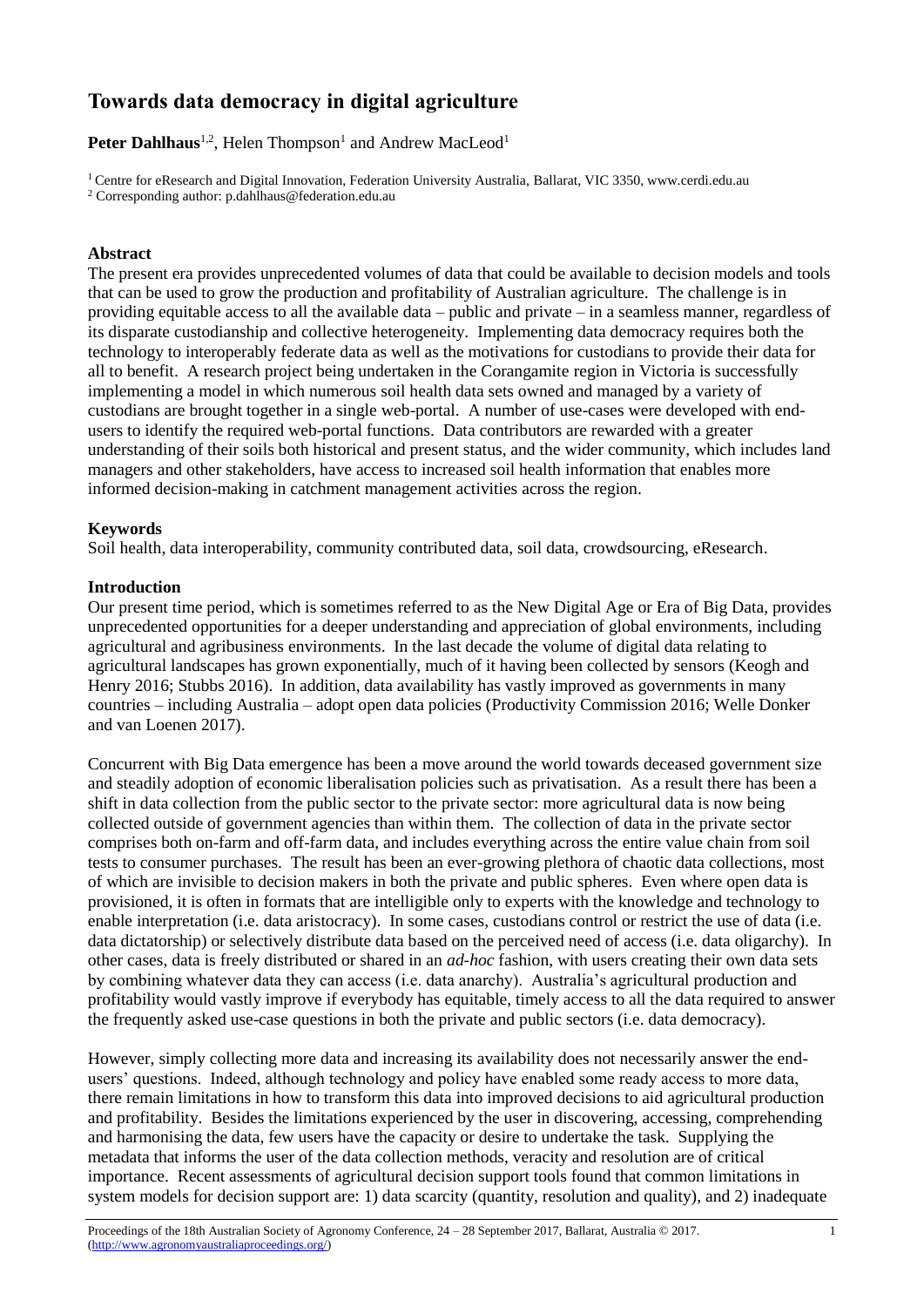knowledge systems to effectively communicate the results to the end-user. These limitations are greater obstacles to use of the tools than gaps in theory or technology (Capalbo et al. 2017).

## **Data interoperability**

Current technology can assist by making disparate data interoperable – that is – making the data usable in a seamless manner regardless of its original collective heterogeneity. Data interoperability is accomplished by the transformation of data, most commonly by using a standard, or a representation readily understood and utilised by both the data supplier and consumer. International interoperability standards are often derived through global collaborations of experts who co-develop and maintain them (e.g. OGC 2017).

A data network consists of data sources that are managed autonomously and that typically have heterogeneous structure and content. Data networks utilise spatial data infrastructure to federate the data provisioned by the disparate custodians. An example is provided by that used at the Centre for eResearch and Digital Innovation (CeRDI) at Federation University Australia (FedUni), as illustrated below (Figure 1).



CeRDI Spatial Data Infrastructure (generalised)

#### **Figure 1. An example of the spatial data architecture used to interoperably federate data.**

Data is provisioned preferably via real-time access to the remote databases by integrating the interoperable web services they each provide. Since not all custodians are capable of serving data in real time, scheduled updates are sometimes used where data is provisioned via a public access portal (e.g. data.gov.au) or simply via a cloud-based service on a regular basis. Where data is provisioned by community groups and individuals, it may be raw data that is digitised and structured into a web-based database to which the custodians are given access (via a login) for on-going data management and curation.

Provisioned data may take any form, and is federated via a suite of open-source software tools generally referred to as a spatial information services stack (Golodoniuc et al. 2011). The tools are built upon software projects fostered and supported by the Open Source Geospatial Foundation (www.osgeo.org). The federated data can then be viewed via a web-browser, with the portal interface built to bespoke requirements upon the foundations of the OpenLayers (openlayers.org) javascript library. Other javascript libraries are leveraged to provide user-interface components and functionality.

#### **Data democracy using soil data**

The Corangamite Soil Health Knowledge Base is a novel collaborative research project between the Corangamite Catchment Management Authority (CMA) and CeRDI. The aim of the research is to develop a comprehensive, informative, intuitive-to-use knowledge base of soil health information that will assist the broader community to respect the values of the soils of the Corangamite region of south west Victoria. The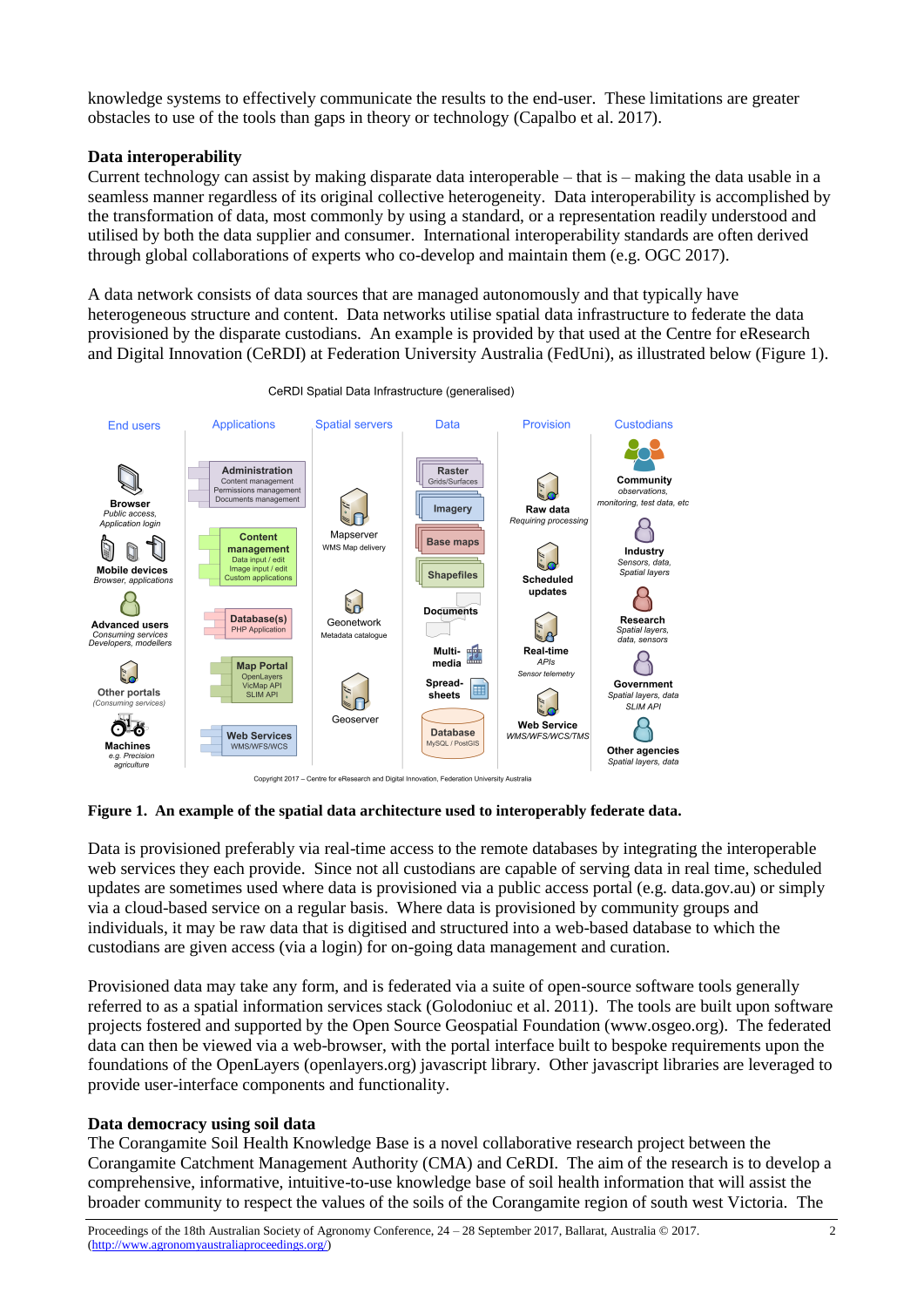Soil Health Knowledge Base [\(www.ccmaknowledgebase.vic.gov.au/soilhealth/\)](http://www.ccmaknowledgebase.vic.gov.au/soilhealth/) has two main components: (i) a searchable eLibrary of digital documents, webpages, images and multimedia; and (ii) an interactive map portal to discover spatial soil data. The data and information portal is based on the spatial data infrastructure shown in Figure 1 and won the 2015 Victorian Spatial Excellence Award and the 2015 Asia Pacific Spatial Excellence Award in the Environment and Sustainability category.

The Soil Health Knowledge Base research and development project has adopted a participatory approach focussed on answering the community's frequently asked questions on soil health. The project is built around use-cases such as: "a soil scientist using a mobile tablet in the field can see a summary of the soil characteristics and soil properties at their location derived from the private and public data available within a set radius within a soil series unit." and "a farmer can spatially see their farm on a map portal and investigate the changes in soil nutrition values in a selected paddock over time." The project thus aims to pilot the use of both public open data and private data contributed by the community. The intention is to test the usecases with equitable access to all the available data, i.e. to establish a data democracy. However, private soil test data can be sensitive, and may affect factors such as property real estate values. Therefore, farmers are provided with a login to allow private access to applications and functions that are unavailable in the public view. As an incentive to contribute data, farmer logins also enable them to view time series graphs, animations and other visualisation tools that show trends in soil nutrition parameters over time (an example is shown in Figure 2), thus improving their knowledge and understanding of soil health and limitations in their paddocks.





To date this has encouraged around 95 farmers to contribute soil tests taken over a period of up to 25 years. The soil test data are used to aggregate the values for more stable soil parameters for the public view without disclosing the actual locations. For example, a report for any location may be "there are 10 soil tests within this unit within a 1 km radius, with the following average values ... Bulk Density, Organic Carbon, Phosphorus Buffering Index, Sum of Cations, Soil Texture, etc.". In this way private data can contribute to the overall knowledge of soil health for all to access within the catchment, without disclosing test sites. Where no private soil data has been contributed, the reporting tool defaults to the next best data source, such as State Government digital soil maps or the Soil and Landscape Grid of Australia, both of which have much greater error around the modelled data.

# **Conclusions**

In agriculture, eResearch is revolutionising many traditional areas of research, such as soil mapping (e.g. Sanchez et al. 2009), agricultural production (e.g. Whelan and Taylor 2013), food security (e.g. Gebbers and Adamchuk 2010) and biotechnology (e.g. Sansone et al. 2012) to name a few. A deeper appreciation and understanding comes from the sheer volume of information that can be amassed about any particular topic or